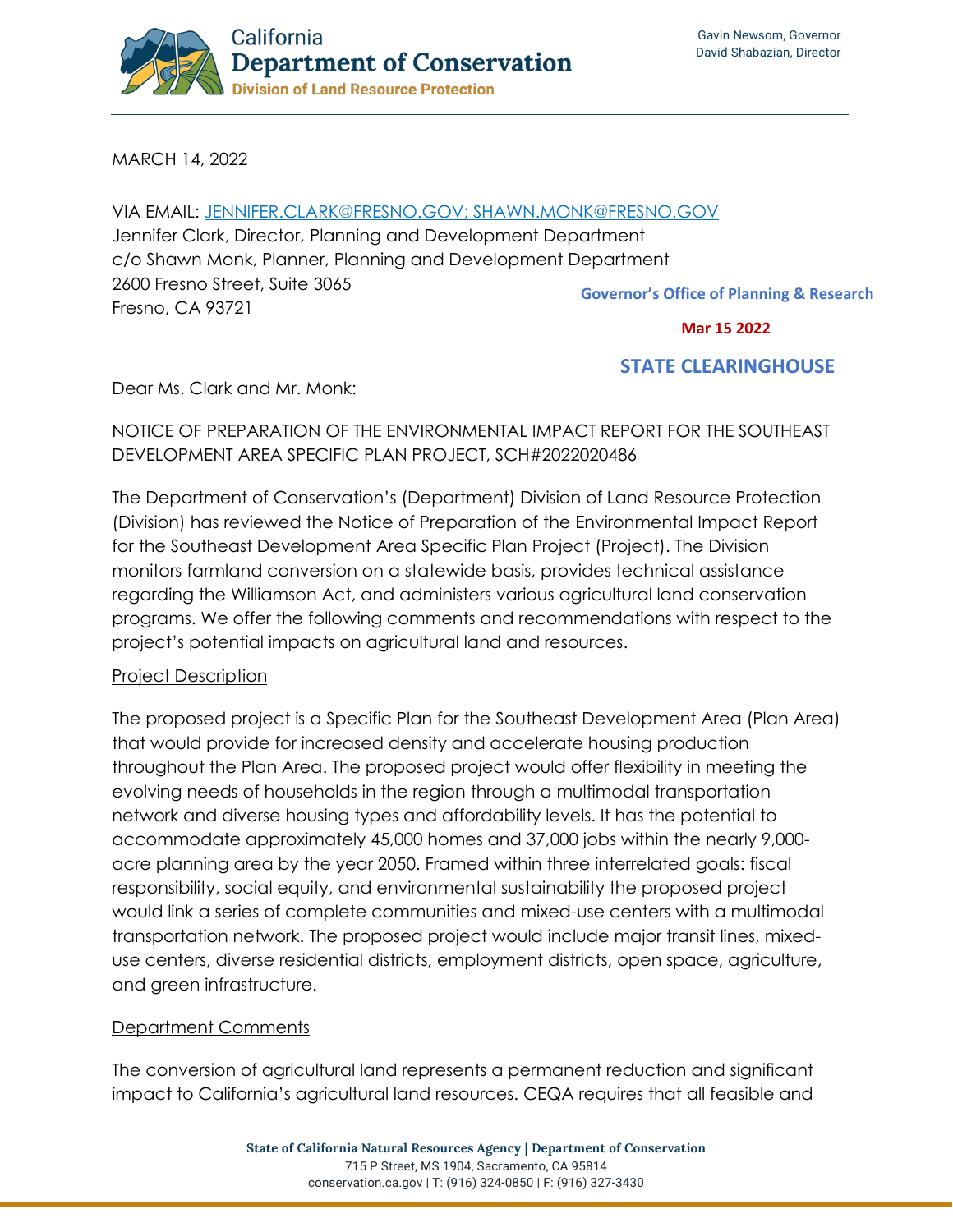reasonable mitigation be reviewed and applied to projects. Under CEQA, a lead agency should not approve a project if there are feasible alternatives or feasible mitigation measures available that would lessen the significant effects of the project.

All mitigation measures that are potentially feasible should be included in the project's environmental review. A measure brought to the attention of the lead agency should not be left out unless it is infeasible based on its elements.

Consistent with CEQA Guidelines, the Department recommends the County consider agricultural conservation easements, among other measures, as potential mitigation. (See Cal. Code Regs., tit. 14, § 15370 [mitigation includes "compensating for the impact by replacing or providing substitute resources or environments, including through permanent protection of such resources in the form of conservation easements."])

Mitigation through agricultural easements can take at least two forms: the outright purchase of easements or the donation of mitigation fees to a local, regional, or statewide organization or agency whose purpose includes the acquisition and stewardship of agricultural easements. The conversion of agricultural land should be deemed an impact of at least regional significance. Hence, the search for replacement lands should not be limited strictly to lands within the project's surrounding area.

A helpful source for regional and statewide agricultural mitigation banks is the California Council of Land Trusts. They provide helpful insight into farmland mitigation policies and implementation strategies, including a guidebook with model policies and a model local ordinance. The guidebook can be found at:

# [California Council of Land Trusts](https://www.calandtrusts.org/resources/conserving-californias-harvest/)

Of course, the use of conservation easements is only one form of mitigation that should be considered. Any other feasible mitigation measures should also be considered. Indeed, the recent judicial opinion in King and Gardiner Farms, LLC v. County of Kern (2020) 45 Cal.App.5th 814 ("KG Farms") holds that agricultural conservation easements on a 1 to 1 ratio are not alone sufficient to adequately mitigate a project's conversion of agricultural land. KG Farms does not stand for the proposition that agricultural conservation easements are irrelevant as mitigation. Rather, the holding suggests that to the extent they are considered, they may need to be applied at a greater than 1 to 1 ratio, or combined with other forms of mitigation (such as restoration of some land not currently used as farmland).

# **Conclusion**

The Department recommends further discussion of the following issues:

• Type, amount, and location of farmland conversion resulting directly and indirectly from implementation of the proposed project.